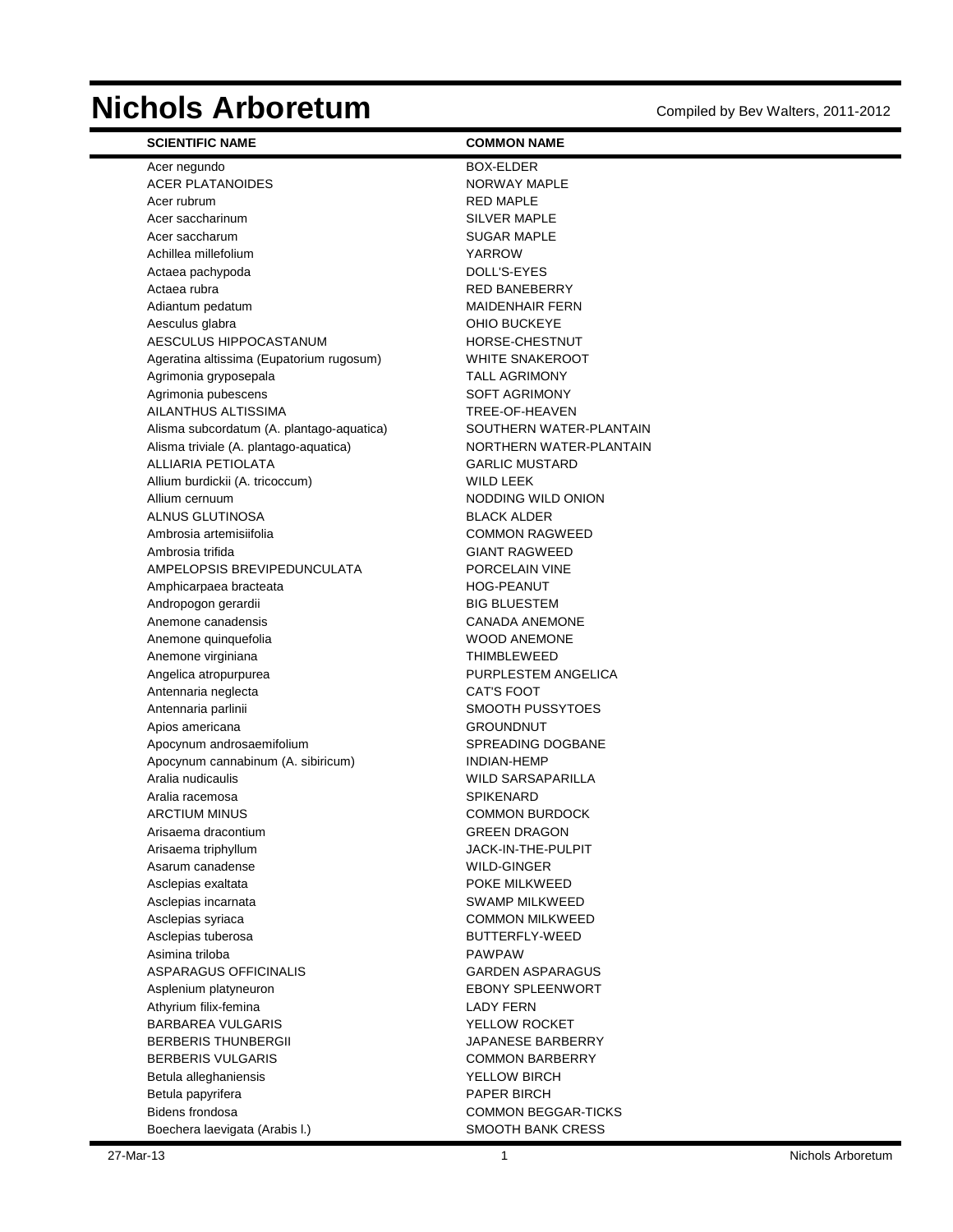| <b>SCIENTIFIC NAME</b>                     | <b>COMMON NAME</b>                      |
|--------------------------------------------|-----------------------------------------|
| Boehmeria cylindrica                       | <b>FALSE NETTLE</b>                     |
| <b>BROMUS INERMIS</b>                      | SMOOTH BROME                            |
| Bromus pubescens                           | <b>CANADA BROME</b>                     |
| Calamagrostis canadensis                   | <b>BLUE-JOINT</b>                       |
| Caltha palustris                           | MARSH-MARIGOLD                          |
| Calystegia sepium                          | <b>HEDGE BINDWEED</b>                   |
| Cardamine concatenata (Dentaria laciniata) | <b>CUT-LEAVED TOOTHWORT</b>             |
| Cardamine diphylla (Dentaria d.)           | <b>TWO-LEAVED TOOTHWORT</b>             |
| <b>CARDAMINE IMPATIENS</b>                 | <b>BITTER CRESS</b>                     |
| <b>CARDUUS NUTANS</b>                      | <b>MUSK THISTLE</b>                     |
| Carex albursina                            | <b>SEDGE</b>                            |
| Carex bebbii                               | <b>SEDGE</b>                            |
| Carex bicknellii                           | <b>SEDGE</b>                            |
| Carex blanda                               | <b>SEDGE</b>                            |
| Carex cephalophora                         | <b>SEDGE</b>                            |
| Carex digitalis                            | <b>SEDGE</b>                            |
| Carex gracilescens                         | <b>SEDGE</b>                            |
| Carex gracillima                           | <b>SEDGE</b>                            |
| Carex granularis                           | <b>SEDGE</b>                            |
| Carex grayi                                | <b>SEDGE</b>                            |
| Carex hirtifolia                           | <b>SEDGE</b>                            |
| Carex lacustris                            | <b>SEDGE</b>                            |
| Carex laxiculmis                           | <b>SEDGE</b>                            |
| Carex laxiflora                            | <b>SEDGE</b>                            |
| Carex lupulina                             | <b>SEDGE</b>                            |
| Carex muehlenbergii                        | <b>SEDGE</b>                            |
| Carex normalis                             | <b>SEDGE</b>                            |
| Carex pellita (C. lanuginosa)              | <b>SEDGE</b>                            |
| Carex pensylvanica                         | <b>SEDGE</b>                            |
| Carex retroflexa                           | <b>SEDGE</b>                            |
| Carex rosea (C. convoluta)                 | CURLY-STYLED WOOD SEDGE<br><b>SEDGE</b> |
| Carex scoparia<br>Carex stipata            | <b>SEDGE</b>                            |
| Carex stricta                              | <b>SEDGE</b>                            |
| Carex vulpinoidea                          | <b>SEDGE</b>                            |
| Carpinus caroliniana                       | <b>BLUE-BEECH</b>                       |
| Carya cordiformis                          | <b>BITTERNUT HICKORY</b>                |
| Carya glabra                               | <b>PIGNUT HICKORY</b>                   |
| Carya ovata                                | SHAGBARK HICKORY                        |
| CATALPA SPECIOSA                           | NORTHERN CATALPA                        |
| <b>CELASTRUS ORBICULATUS</b>               | ORIENTAL BITTERSWEET                    |
| Celtis occidentalis                        | HACKBERRY                               |
| CENTAUREA STOEBE (C. MACULOSA)             | <b>SPOTTED KNAPWEED</b>                 |
| Cephalanthus occidentalis                  | <b>BUTTONBUSH</b>                       |
| <b>CERASTIUM FONTANUM</b>                  | MOUSE-EAR CHICKWEED                     |
| Cercis canadensis                          | <b>REDBUD</b>                           |
| CHELIDONIUM MAJUS                          | <b>CELANDINE</b>                        |
| Chelone glabra                             | <b>TURTLEHEAD</b>                       |
| <b>CICHORIUM INTYBUS</b>                   | <b>CHICORY</b>                          |
| Cicuta maculata                            | <b>WATER HEMLOCK</b>                    |
| Cinna arundinacea                          | <b>WOOD REEDGRASS</b>                   |
| Circaea canadensis (C. lutetiana)          | ENCHANTER'S-NIGHTSHADE                  |
| <b>CIRSIUM ARVENSE</b>                     | <b>CANADA THISTLE</b>                   |
| <b>CIRSIUM VULGARE</b>                     | <b>BULL THISTLE</b>                     |
| Claytonia virginica                        | SPRING-BEAUTY                           |
| <b>CLEMATIS TERNIFLORA</b>                 | SWEET-AUTUMN CLEMATIS                   |
| Clematis virginiana                        | <b>VIRGIN'S BOWER</b>                   |
| Collinsonia canadensis                     | <b>RICHWEED</b>                         |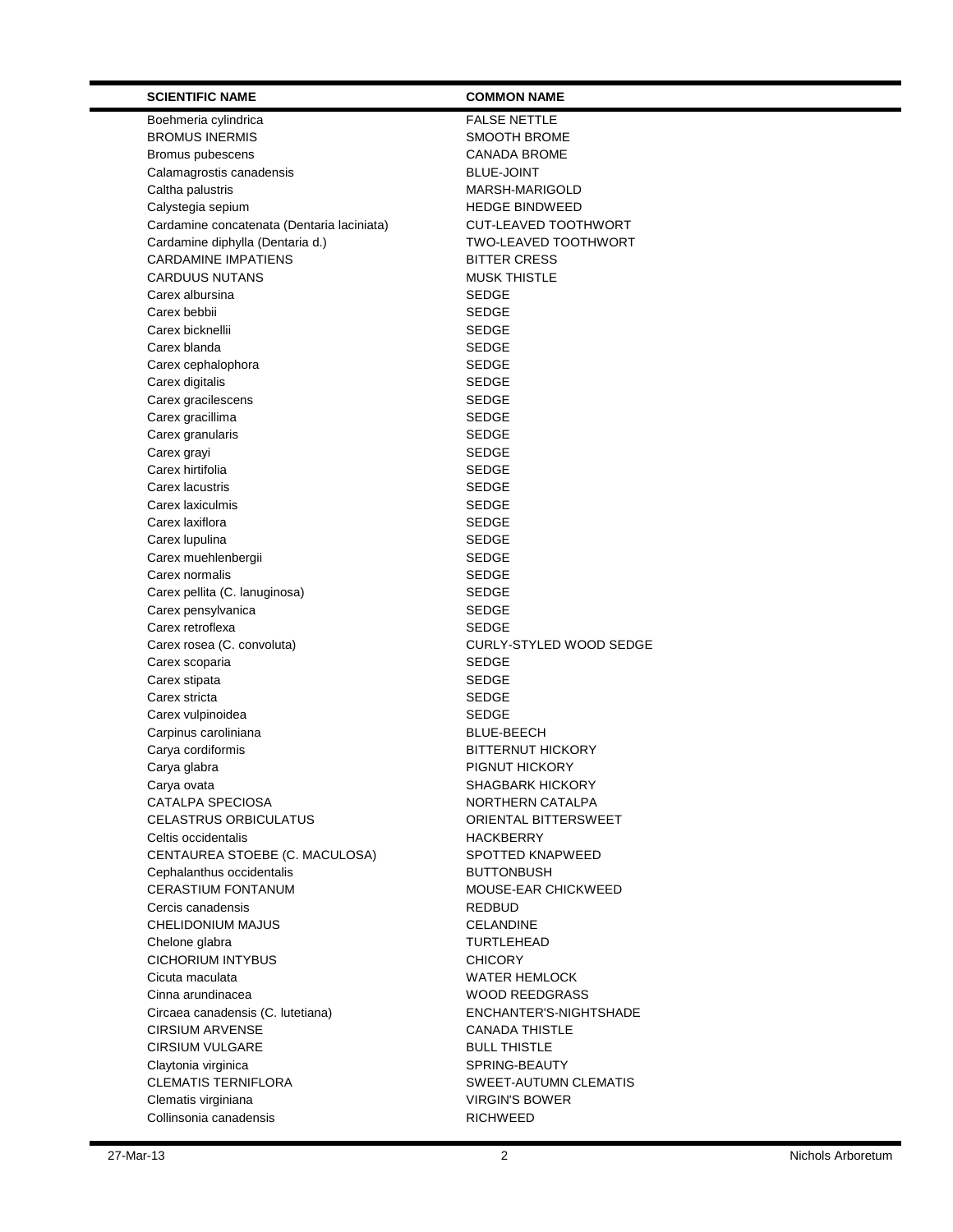CONVALLARIA MAJALIS LILY-OF-THE-VALLEY Conyza canadensis extending the HORSEWEED Coreopsis tripteris **TALL COREOPSIS** Cornus alternifolia and a material and a material and a MALTERNATE-LEAVED DOGWOOD Cornus amomum Cornus amomum SILKY DOGWOOD Cornus florida **FLOWERING DOGWOOD** Cornus foemina Cornus foemina Cornus sericea (C. stolonifera) RED-OSIER Corylus americana extensive that the HAZELNUT Cryptotaenia canadensis **HONEWORT** Cyperus odoratus UMBRELLA SEDGE Cystopteris fragilis **FRAGILE FERN** DACTYLIS GLOMERATA ORCHARD GRASS Danthonia spicata **POVERTY GRASS**; OATGRASS DAUCUS CAROTA QUEEN-ANNE'S-LACE Desmodium canadense No. 2006 SHOWY TICK-TREFOIL Desmodium glabellum (D. paniculatum) TICK-TREFOIL Desmodium illinoense PRAIRIE TICK-TREFOIL DIANTHUS ARMERIA DEPTFORD PINK Dichanthelium implicatum (Panicum i.) PANIC GRASS Dichanthelium latifolium (Panicum I.) BROAD-LEAVED PANIC GRASS Dichanthelium oligosanthes (Panicum o.) PANIC GRASS Dichanthelium praecocius (Panicum p.) PANIC GRASS Digitaria cognata (Leptoloma c.) FALL WITCH GRASS Dioscorea villosa (Dioscorea villosa) WILD YAM Doellingeria umbellata (Aster u.) FLAT-TOPPED WHITE ASTER Dryopteris carthusiana SPINULOSE WOODFERN Dryopteris intermedia EVERGREEN WOODFERN ECHINOCHLOA CRUSGALLI BARNYARD GRASS Echinocystis lobata WILD-CUCUMBER ELAEAGNUS UMBELLATA AUTUMN-OLIVE Elymus hystrix (Hystrix patula) BOTTLEBRUSH GRASS ELYMUS REPENS (AGROPYRON R.) QUACK GRASS Elymus riparius **Election Contract Contract Contract Contract Contract Contract Contract Contract Contract Contract Contract Contract Contract Contract Contract Contract Contract Contract Contract Contract Contract Contrac** Elymus villosus **SILKY WILD-RYE** Elymus virginicus VIRGINIA WILD-RYE Epilobium coloratum CINNAMON WILLOW-HERB Equisetum arvense **COMMON HORSETAIL** Equisetum hyemale SCOURING RUSH Erechtites hieraciifolius **FIREWEED** Erigeron annuus annuus annuus DAISY FLEABANE Erigeron philadelphicus extension of the PHILADELPHIA FLEABANE Erigeron pulchellus ROBIN'S-PLANTAIN Erythronium americanum **YELLOW TROUT LILY** EUONYMUS ALATA WINGED EUONYMUS EUONYMUS EUROPAEA SPINDLE TREE EUONYMUS FORTUNEI WINTERCREEPER Euonymus obovata RUNNING STRAWBERRY-BUSH Eupatorium perfoliatum **BONESET** Euphorbia corollata FLOWERING SPURGE Eurybia macrophylla (Aster m.) BIG-LEAVED ASTER Euthamia graminifolia GRASS-LEAVED GOLDENROD Eutrochium maculatum (Eupatorium m.) JOE-PYE-WEED Eutrochium purpureum (Eupatorium p.) GREEN-STEMMED JOE-PYE-WEED Fagus grandifolia and the contract of the AMERICAN BEECH Festuca subverticillata (F. obtusa) NODDING FESCUE FESTUCA TRACHYPHYLLA (F. OVINA) SHEEP FESCUE Fragaria virginiana MILD STRAWBERRY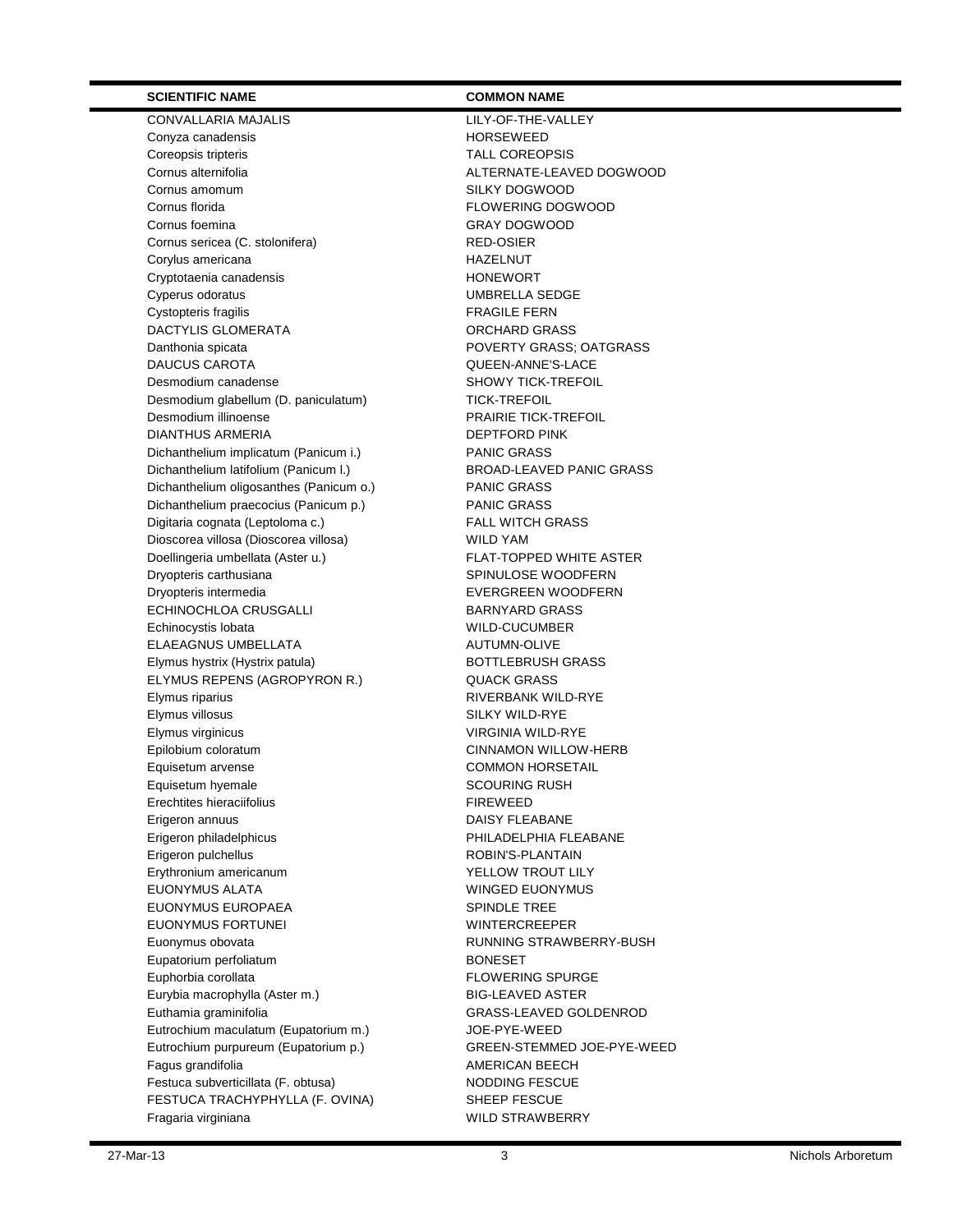| <b>SCIENTIFIC NAME</b>                               | <b>COMMON NAME</b>                               |
|------------------------------------------------------|--------------------------------------------------|
| FRANGULA ALNUS (RHAMNUS FRANGULA)                    | <b>GLOSSY BUCKTHORN</b>                          |
| Fraxinus americana                                   | WHITE ASH                                        |
| Fraxinus nigra                                       | <b>BLACK ASH</b>                                 |
| Fraxinus pennsylvanica                               | <b>RED ASH</b>                                   |
| Galium aparine                                       | ANNUAL BEDSTRAW                                  |
| Galium asprellum                                     | <b>ROUGH BEDSTRAW</b>                            |
| Galium circaezans                                    | WHITE WILD LICORICE                              |
| Galium concinnum                                     | <b>SHINING BEDSTRAW</b>                          |
| Galium obtusum                                       | <b>WILD MADDER</b>                               |
| <b>GALIUM ODORATUM</b>                               | <b>SWEET WOODRUFF</b>                            |
| Galium pilosum                                       | <b>HAIRY BEDSTRAW</b>                            |
| Galium triflorum                                     | FRAGRANT BEDSTRAW                                |
| Geranium maculatum                                   | <b>WILD GERANIUM</b>                             |
| Geranium robertianum                                 | <b>HERB ROBERT</b>                               |
| Geum aleppicum                                       | YELLOW AVENS                                     |
| Geum canadense                                       | <b>WHITE AVENS</b>                               |
| <b>GEUM URBANUM</b>                                  | <b>AVENS</b>                                     |
| <b>GLECHOMA HEDERACEA</b>                            | <b>GROUND-IVY</b>                                |
| Glyceria striata                                     | <b>FOWL MANNA GRASS</b>                          |
| Hackelia virginiana                                  | <b>BEGGAR'S LICE</b>                             |
| <b>HALESIA CAROLINA</b>                              | SILVER-BELL                                      |
| Hamamelis virginiana                                 | WITCH-HAZEL                                      |
| Helianthus decapetalus                               | PALE SUNFLOWER                                   |
| Helianthus divaricatus                               | WOODLAND SUNFLOWER                               |
| Helianthus giganteus                                 | <b>TALL SUNFLOWER</b>                            |
| Helianthus strumosus                                 | PALE-LEAVED SUNFLOWER                            |
| <b>Helianthus tuberosus</b>                          | JERUSALEM-ARTICHOKE                              |
| Heliopsis helianthoides<br><b>HEMEROCALLIS FULVA</b> | <b>FALSE SUNFLOWER</b><br><b>ORANGE DAY-LILY</b> |
| Hepatica acutiloba                                   | SHARP-LOBED HEPATICA                             |
| Hepatica americana                                   | ROUND-LOBED HEPATICA                             |
| Heracleum maximum                                    | <b>COW-PARSNIP</b>                               |
| <b>HESPERIS MATRONALIS</b>                           | DAME'S ROCKET                                    |
| Heuchera americana                                   | <b>ALUM ROOT</b>                                 |
| <b>HIERACIUM CAESPITOSUM</b>                         | KING DEVIL                                       |
| Hierochloë hirta (H. odorata)                        | <b>SWEET GRASS</b>                               |
| Hydrophyllum virginianum                             | <b>VIRGINIA WATERLEAF</b>                        |
| Hylodesmum glutinosum (Desmodium g.)                 | CLUSTERED-LEAVED TICK-TREFOIL                    |
| HYPERICUM PERFORATUM                                 | COMMON ST. JOHN'S-WORT                           |
| Hypericum prolificum                                 | SHRUBBY ST. JOHN'S-WORT                          |
| Hypericum punctatum                                  | SPOTTED ST. JOHN'S-WORT                          |
| Hypoxis hirsuta                                      | STAR-GRASS                                       |
| Impatiens capensis                                   | SPOTTED TOUCH-ME-NOT                             |
| Impatiens pallida                                    | PALE TOUCH-ME-NOT                                |
| <b>IRIS PSEUDACORUS</b>                              | YELLOW FLAG                                      |
| Iris virginica                                       | SOUTHERN BLUE FLAG                               |
| Juglans nigra                                        | <b>BLACK WALNUT</b>                              |
| Juncus dudleyi                                       | <b>DUDLEY'S RUSH</b>                             |
| Juncus effusus                                       | SOFT-STEMMED RUSH                                |
| Juncus tenuis                                        | PATH RUSH                                        |
| Juniperus virginiana                                 | RED-CEDAR                                        |
| KALOPANAX SEPTEMLOBUS                                | <b>CASTOR ARALIA</b>                             |
| Lactuca canadensis                                   | <b>TALL LETTUCE</b>                              |
| Laportea canadensis                                  | WOOD NETTLE                                      |
| LAPSANA COMMUNIS                                     | <b>NIPPLEWORT</b>                                |
| Lechea mucronata (L. villosa)                        | <b>HAIRY PINWEED</b>                             |
| Leersia oryzoides                                    | <b>CUT GRASS</b>                                 |
| Leersia virginica                                    | <b>WHITE GRASS</b>                               |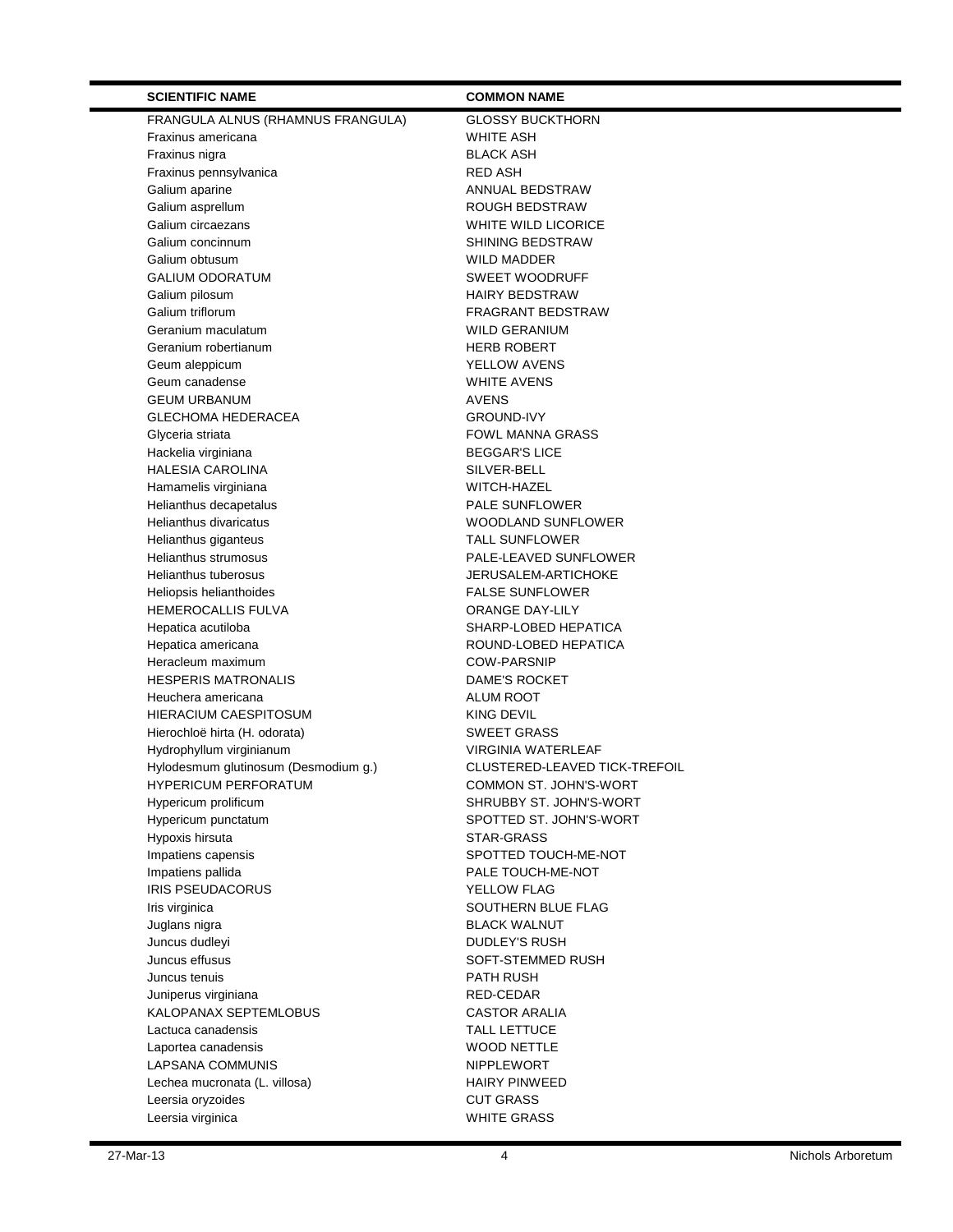LEONURUS CARDIACA MOTHERWORT Lespedeza capitata **ROUND-HEADED BUSH-CLOVER** Lespedeza frutescens (L. violacea) VIOLET BUSH-CLOVER Lespedeza hirta **HAIRY BUSH-CLOVER** LEUCANTHEMUM VULGARE (CHRYSANTHEMUM LEUCANTHEMUM) Liatris scariosa NORTHERN BLAZING-STAR LIGUSTRUM OBTUSIFOLIUM **BORDER PRIVET** LIGUSTRUM VULGARE COMMON PRIVET Lilium michiganense MICHIGAN LILY LINARIA VULGARIS BUTTER-AND-EGGS Lindera benzoin **SPICEBUSH** Liriodendron tulipifera TULIP TREE Lobelia siphilitica GREAT BLUE LOBELIA Lobelia spicata **PALE SPIKED LOBELIA** LONICERA ×BELLA HYBRID HONEYSUCKLE Lonicera dioica <br>
RED HONEYSUCKLE LONICERA MAACKII AMUR HONEYSUCKLE LONICERA MORROWII MORROW HONEYSUCKLE Ludwigia palustris **WATER-PURSLANE** Lupinus perennis WILD LUPINE Luzula multiflora COMMON WOOD RUSH Lycopus americanus COMMON WATER HOREHOUND Lycopus uniflorus NORTHERN BUGLE WEED Lysimachia ciliata FRINGED LOOSESTRIFE LYSIMACHIA NUMMULARIA **MONEYWORT** LYTHRUM SALICARIA **EXECUTE IN THE RUSS** PURPLE LOOSESTRIFE Maianthemum canadense CANADA MAYFLOWER Maianthemum racemosum (Smilacina r.) FALSE SPIKENARD Maianthemum stellatum (Smilacina s.) STARRY FALSE SOLOMON-SEAL MALUS BACCATA SIBERIAN CRAB MALUS PUMILA APPLE MEDICAGO LUPULINA BLACK MEDICK MELILOTUS ALBUS WHITE SWEET-CLOVER Menispermum canadense MOONSEED Mentha canadensis (M. arvensis) WILD MINT Mitella diphylla **BISHOP'S-CAP** Monarda didyma **OSWEGO-TEA** Monarda fistulosa WILD-BERGAMOT MORUS ALBA WHITE MULBERRY Muhlenbergia frondosa COMMON SATIN GRASS Muhlenbergia schreberi **NIMBLEWILL** MYOSOTIS ARVENSIS FIELD SCORPION-GRASS MYOSOTIS SCORPIOIDES FORGET-ME-NOT NEPETA CATARIA CATNIP Oenothera biennis COMMON EVENING-PRIMROSE Onoclea sensibilis SENSITIVE FERN Osmorhiza claytonii https://www.bib.com/mail/community/community/community/community/community/community/community/ Osmorhiza longistylis SMOOTH SWEET-CICELY Osmunda claytoniana **INTERRUPTED FERN** Osmunda regalis **ROYAL FERN** Ostrya virginiana **IRONWOOD**; HOP-HORNBEAM Oxalis dillenii (O. stricta) and COMMON YELLOW WOOD-SORREL Oxalis stricta (O. fontana) YELLOW WOOD-SORREL Oxypolis rigidior and the COWBANE PACHYSANDRA TERMINALIS JAPANESE SPURGE Packera aurea (Senecio a.) GOLDEN RAGWORT Panicum virgatum SWITCH GRASS

OX-EYE DAISY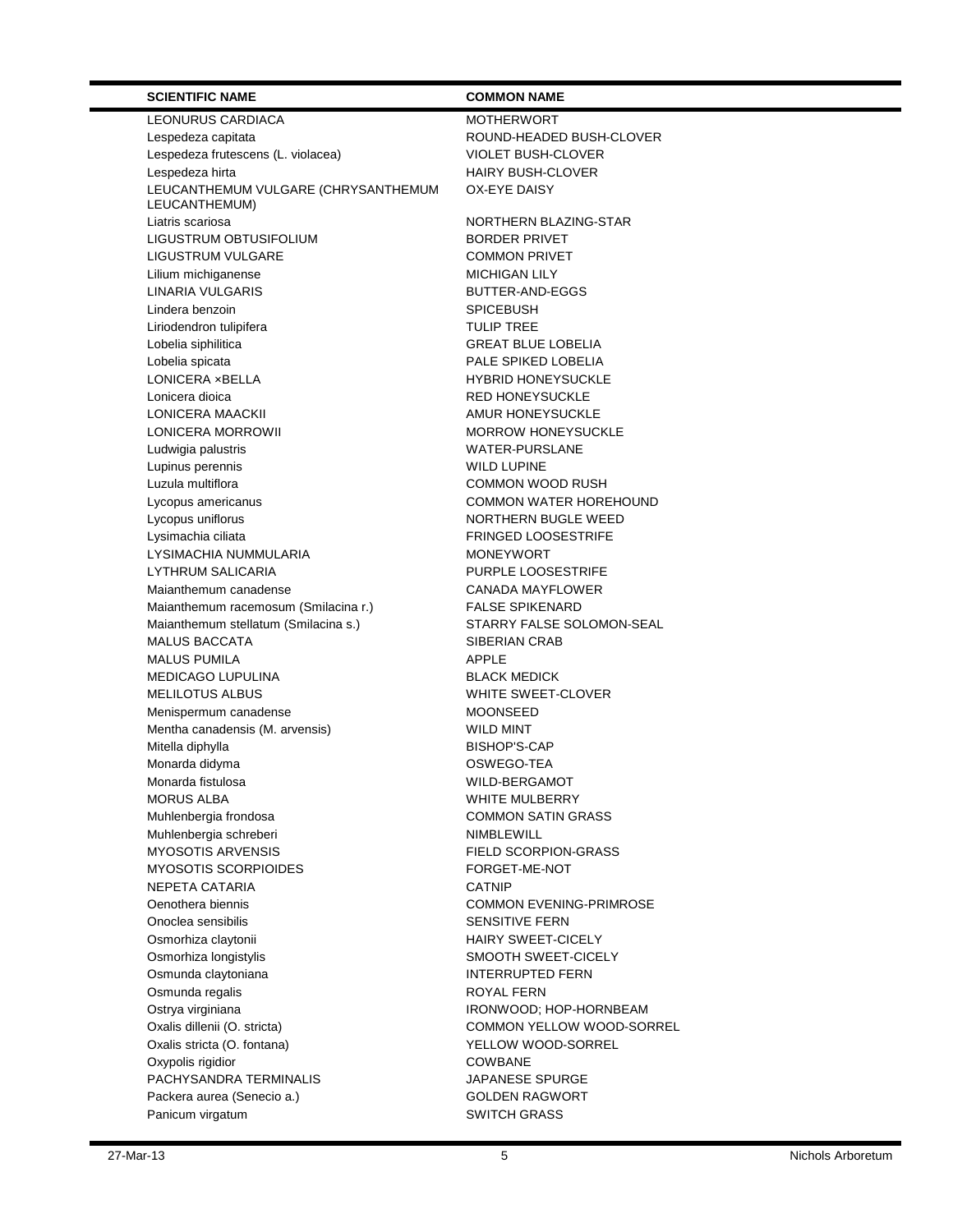Parthenocissus inserta THICKET CREEPER Parthenocissus quinquefolia VIRGINIA CREEPER Pedicularis lanceolata SWAMP-BETONY Peltandra virginica **ARROW-ARUM** Penstemon hirsutus **HAIRY BEARD-TONGUE** Persicaria amphibia (Polygonum a.) WATER SMARTWEED Persicaria hydropiperoides (Polygonum h.) MILD WATER-PEPPER PERSICARIA MACULOSA (POLYGONUM PERSICARIA) Persicaria pensylvanica (Polygonum p.) BIGSEED SMARTWEED Persicaria virginiana (Polygonum v.) JUMPSEED Phalaris arundinacea<br>
PHELLODENDRON AMURENSE<br>
AMUR CORK-TREE PHELLODENDRON AMURENSE PHLEUM PRATENSE TIMOTHY Phryma leptostachya 
and the contract of the LOPSEED 
and the LOPSEED Physalis heterophylla **CLAMMY GROUND-CHERRY** Physocarpus opulifolius NINEBARK Phytolacca americana entry and a powerful powerful powerful powerful powerful powerful powerful powerful power Picea glauca **WHITE SPRUCE** Pilea fontana and a state of the state of the BOG CLEARWEED Pilea pumila **CLEARWEED** Pinus resinosa **RED** PINE Pinus strobus **WHITE PINE** PINUS SYLVESTRIS SCOTCH PINE PLANTAGO LANCEOLATA ENGLISH PLANTAIN PLANTAGO MAJOR COMMON PLANTAIN Plantago rugelii aastas asus asus asus and a RED-STALKED PLANTAIN Platanus occidentalis and a system of the SYCAMORE Poa alsodes BLUEGRASS POA COMPRESSA CANADA BLUEGRASS POA PRATENSIS KENTUCKY BLUEGRASS Podophyllum peltatum MAY-APPLE Polygala verticillata WHORLED MILKWORT Polygonatum biflorum and the solution of SOLOMON-SEAL Polygonatum pubescens **DOWNY SOLOMON SEAL** Polystichum acrostichoides CHRISTMAS FERN Populus deltoides and a control of the COTTONWOOD Populus grandidentata BIG-TOOTH ASPEN Populus tremuloides and a control of the QUAKING ASPEN POTENTILLA INCLINATA ASHY CINQUEFOIL POTENTILLA INDICA (DUCHESNEA I.) INDIAN-STRAWBERRY POTENTILLA RECTA **ROUGH-FRUITED CINQUEFOIL** Potentilla simplex <br>
OLD-FIELD CINQUEFOIL Prenanthes alba WHITE LETTUCE Prenanthes altissima TALL WHITE LETTUCE Prunella vulgaris **SELF-HEAL** PRUNUS AVIUM SWEET CHERRY Prunus serotina WILD BLACK CHERRY Prunus virginiana **CHOKE CHERRY** Pseudognaphalium obtusifolium (Gnaphalium o.) OLD-FIELD BALSAM Ptelea trifoliata entre a control de la proportación de la estadunidad entre el estadunidad en el estadunidad<br>A el estadunidad en el estadunidad en el estadunidad en el estadunidad en el estadunidad en el estadunidad en Pteridium aquilinum **BRACKEN FERN** Pycnanthemum virginianum common COMMON MOUNTAIN MINT Pyrola elliptica LARGE-LEAVED SHINLEAF Quercus alba WHITE OAK Quercus bicolor SWAMP WHITE OAK Quercus ellipsoidalis (Q. coccinea) HILL'S OAK Quercus macrocarpa **BUR OAK** 

LADY'S-THUMB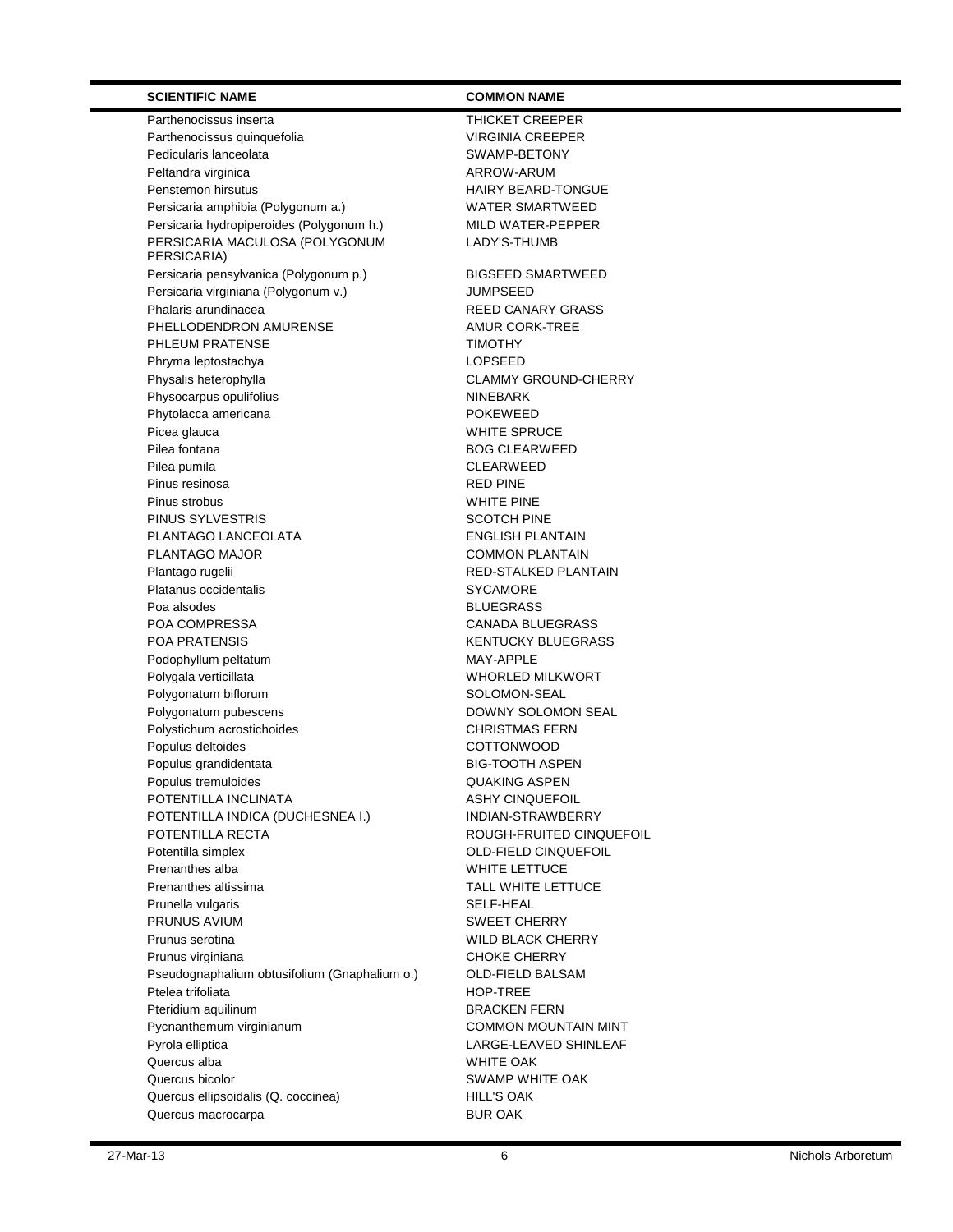Quercus rubra **RED** OAK Quercus velutina **BLACK OAK** Ranunculus abortivus **SMALL-FLOWERED BUTTERCUP** Ranunculus fascicularis **EARLY BUTTERCUP** Ranunculus hispidus **SWAMP BUTTERCUP** Ranunculus recurvatus **Example 20 Times 100 HOOKED CROWFOOT** Ranunculus sceleratus **CURSED CROWFOOT** Ratibida pinnata **YELLOW CONEFLOWER** RHAMNUS CATHARTICA COMMON BUCKTHORN RHODOTYPOS SCANDENS JETBEAD Rhus glabra SMOOTH SUMAC Rhus typhina STAGHORN SUMAC Ribes americanum WILD BLACK CURRANT Ribes cynosbati **PRICKLY or WILD GOOSEBERRY** ROBINIA PSEUDOACACIA BLACK LOCUST Rosa carolina **PASTURE ROSE** ROSA MULTIFLORA **MULTIFLORA ROSE** Rosa setigera **PRAIRIE ROSE** Rubus allegheniensis COMMON BLACKBERRY Rubus hispidus **SWAMP DEWBERRY** Rubus occidentalis **BLACK RASPBERRY** Rubus parviflorus **THIMBLEBERRY** Rubus pensilvanicus **DEWBERRY** Rudbeckia hirta **BLACK-EYED SUSAN** Rudbeckia laciniata CUT-LEAF CONEFLOWER Rudbeckia triloba THREE-LOBED CONEFLOWER RUMEX ACETOSELLA SHEEP SORREL RUMEX CRISPUS CURLY DOCK RUMEX OBTUSIFOLIUS BITTER DOCK Rumex orbiculatus GREAT WATER DOCK SALIX ALBA **WHITE WILLOW** Salix amygdaloides extending the peace of PEACH-LEAVED WILLOW Sambucus canadensis **ELDERBERRY** Sambucus racemosa RED-BERRIED ELDER Sanguinaria canadensis BLOODROOT Sanicula odorata (S. gregaria) BLACK SNAKEROOT SAPONARIA OFFICINALIS BOUNCING BET Sassafras albidum SASSAFRAS Schizachyrium scoparium (Andropogon s.) LITTLE BLUESTEM Schoenoplectus tabernaemontani (Scirpus validus) SOFTSTEM BULRUSH Scirpus atrovirens **BULRUSH** Scrophularia marilandica LATE FIGWORT Scutellaria lateriflora MAD-DOG SKULLCAP SILENE LATIFOLIA (S. PRATENSIS) WHITE CAMPION Silphium terebinthinaceum **PRAIRIE-DOCK** Sisyrinchium albidum (S. hastile) COMMON BLUE-EYED-GRASS Smilax ecirrata Carrollars and Carrollars and Carrollars UPRIGHT CARRION-FLOWER Smilax hispida (S. tamnoides) BRISTLY GREENBRIER Smilax lasioneura CARRION-FLOWER SOLANUM DULCAMARA BITTERSWEET NIGHTSHADE Solidago altissima TALL GOLDENROD Solidago caesia and a strategic strategies of the BLUESTEM GOLDENROD Solidago canadensis CANADA GOLDENROD Solidago flexicaulis ZIGZAG GOLDENROD Solidago gigantea **LATE GOLDENROD** Solidago juncea **EARLY GOLDENROD** Solidago nemoralis COLD-FIELD GOLDENROD Solidago patula and state of the SWAMP GOLDENROD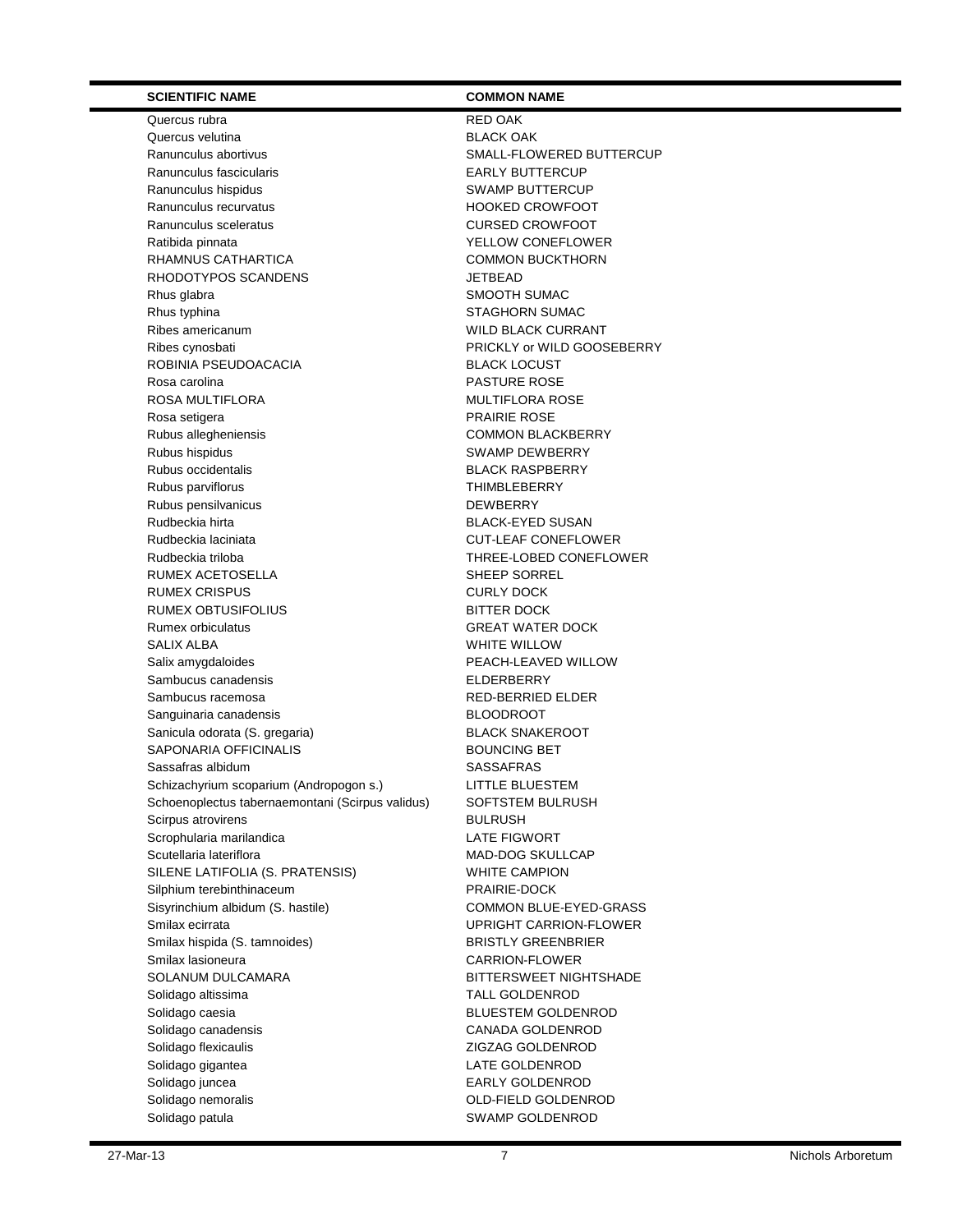Solidago rigida STIFF GOLDENROD Solidago speciosa **SHOWY GOLDENROD** Sorghastrum nutans **INDIAN GRASS** Sparganium eurycarpum common COMMON BUR-REED Spartina pectinata and the corresponding corresponding to the corresponding corresponding to  $CORDGRASS$ Sphenopholis intermedia SLENDER WEDGEGRASS Stachys hispida (S. tenuifolia) HEDGE-NETTLE Staphylea trifolia and a state of the BLADDERNUT STELLARIA MEDIA **COMMON CHICKWEED** Symphyotrichum cordifolium (Aster c.) HEART-LEAVED ASTER Symphyotrichum ericoides (Aster e.) HEATH ASTER Symphyotrichum firmum (Aster puniceus) SMOOTH SWAMP ASTER Symphyotrichum laeve (Aster l.) SMOOTH ASTER Symphyotrichum lanceolatum (Aster I.) PANICLED ASTER Symphyotrichum lateriflorum (Aster I.) CALICO ASTER Symphyotrichum novae-angliae (Aster n.) NEW ENGLAND ASTER Symphyotrichum ontarionis (Aster o.) LAKE ONTARIO ASTER Symphyotrichum oolentangiense (Aster o.) PRAIRIE HEART-LEAVED ASTER Symphyotrichum pilosum (Aster p.) HAIRY ASTER Symphyotrichum urophyllum (Aster sagittifolius) ARROW-LEAVED ASTER Symplocarpus foetidus SKUNK-CABBAGE Taenidia integerrima **YELLOW-PIMPERNEL** TARAXACUM OFFICINALE COMMON DANDELION Thalictrum dasycarpum PURPLE MEADOW-RUE Thalictrum dioicum **EARLY MEADOW-RUE** Thalictrum thalictroides (Anemonella t.) RUE-ANEMONE Thelypteris palustris MARSH FERN THLASPI ARVENSE **PENNY CRESS** Tilia americana and a structure of the BASSWOOD TILIA CORDATA LITTLE-LEAF LINDEN TORILIS JAPONICA **HEDGE-PARSLEY** Toxicodendron radicans POISON-IVY TRAGOPOGON DUBIUS GOAT'S BEARD TRAGOPOGON PRATENSIS COMMON GOAT'S BEARD TRIFOLIUM AUREUM **HOP CLOVER** TRIFOLIUM HYBRIDUM **ALSIKE CLOVER** TRIFOLIUM REPENS WHITE CLOVER Trillium flexipes Trillium flexipes Trillium grandiflorum COMMON TRILLIUM Triosteum aurantiacum aux aux components de la component de la component de la component de la component de la Tsuga canadensis extending the HEMLOCK Turritis glabra (Arabis g.) TOWER MUSTARD Typha latifolia BROAD-LEAVED CAT-TAIL Ulmus americana and a state of the AMERICAN ELM Ulmus rubra and the state of the SLIPPERY ELM Uvularia sessilifolia and a material mercury of MERRYBELLS VERBASCUM THAPSUS COMMON MULLEIN Verbena hastata and a basic control of the BLUE VERVAIN Verbena urticifolia WHITE VERVAIN Vernonia missurica MISSOURI IRONWEED VERONICA SERPYLLIFOLIA THYME-LEAVED SPEEDWELL Veronicastrum virginicum virginicum cULVER'S-ROOT Viburnum acerifolium MAPLE-LEAVED VIBURNUM VIBURNUM LANTANA WAYFARING TREE Viburnum lentago NANNYBERRY VIBURNUM OPULUS EUROPEAN HIGHBUSH-CRANBERRY Viburnum rafinesquianum **DOWNY ARROW-WOOD** VICIA TETRASPERMA SPARROW VETCH